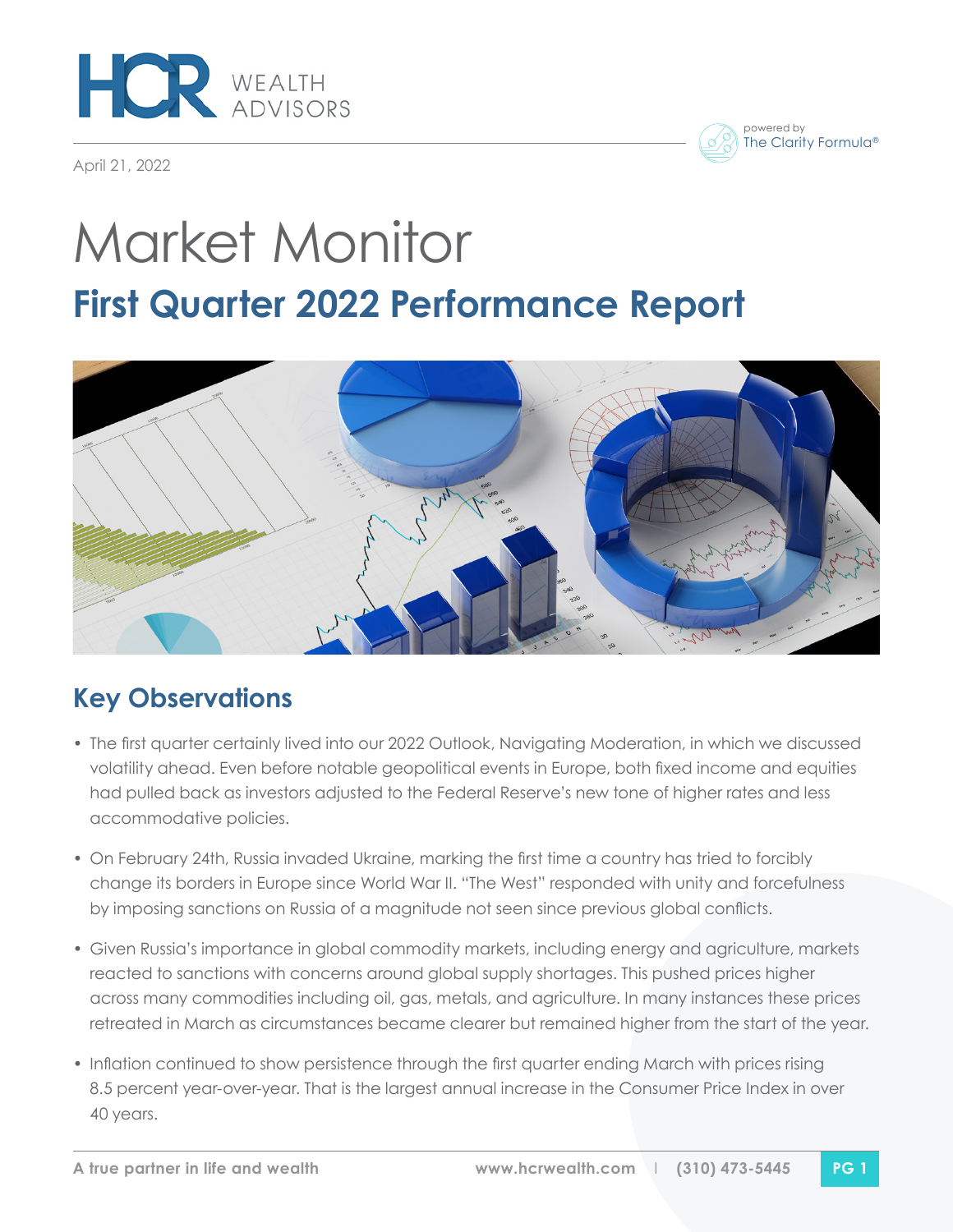

powered by The Clarity Formula®

### **Fixed Income**

The Bloomberg Aggregate produced its third worst quarterly return since 1976 ending down -5.9% percent.

The Federal Reserve (Fed) began efforts to bring about greater price stability and raised the Federal Funds rate 0.25 percent at their March meeting to a target of 0.25 - 0.50 percent. Markets moved ahead of the Fed by selling bonds which pushed the yield on the 10-year Treasury up by 0.8 percent.

This impacted all types of bonds, especially those with longer duration (interest rate sensitivity) profiles.

During the quarter, the heavily watched 2-year vs 10-year spread turned negative briefly. This Farmers' Almanac-like indicator has sounded its warning ahead of every recession since 1976. However, this indicator should come with its own warning label. In the last six instances this has occurred it has done so, on average, nearly two years ahead of a recession.

#### **U.S. Treasury Yield Curve**

The U.S. vield curve flattened and the 2-10 spread narrowed to its lowest level since 2019, as the Federal Reserve raised its target rate by 25 basis points. The 10-year ended the quarter 80 basis points higher.



Sources: FactSet. As of March 31, 2022.

Globally, the circumstances are less clear around central bank policies than they are in the U.S. China, the world's second largest economy, has been easing on the back of poor equity market returns and a slowing economy while Europe is bracing for the follow-on impact from Russia's actions. Should E.U. economies slow, the European Central Bank may not be as motivated as the Fed to increase policy interest rates.